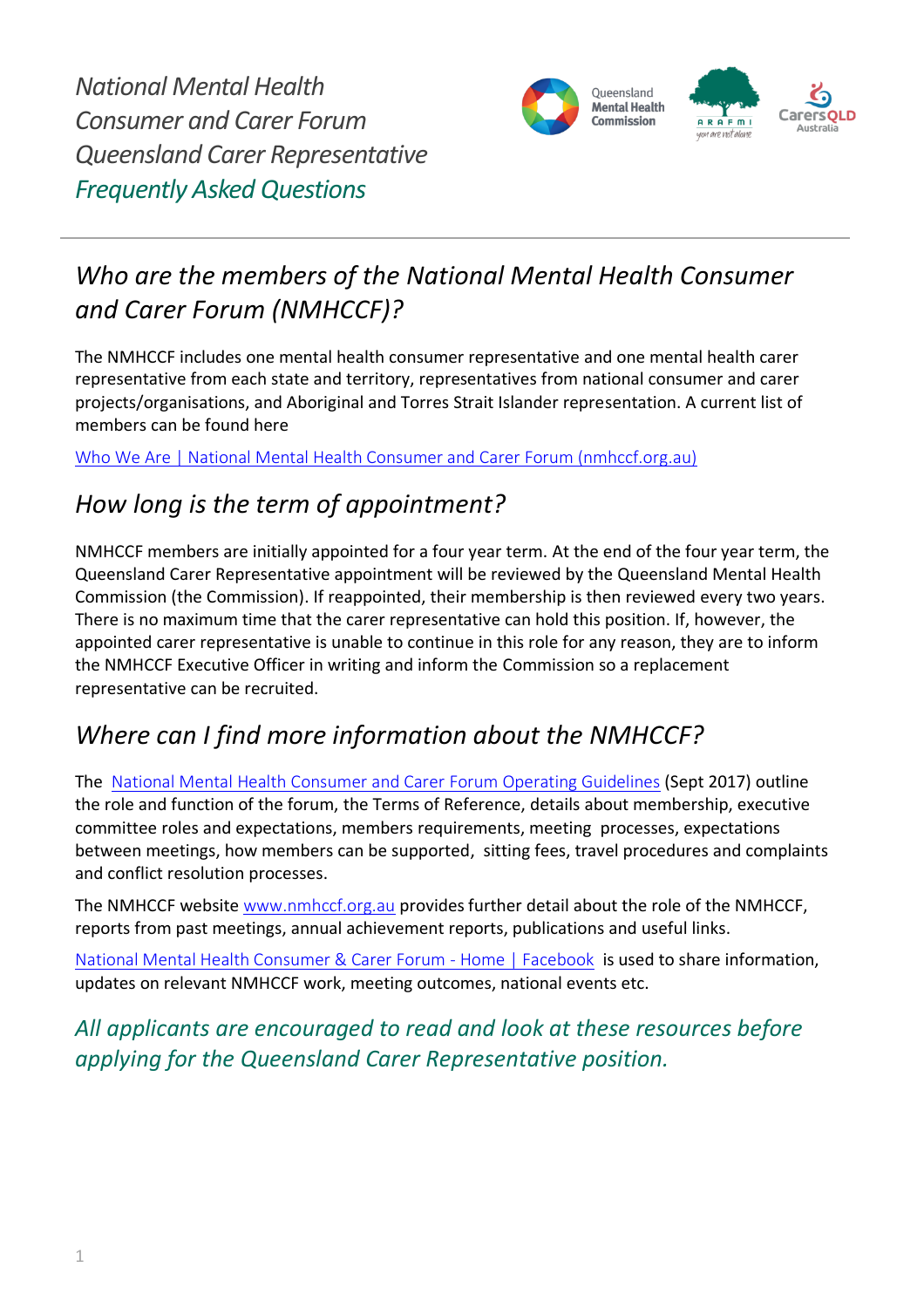

# *What is the relationship of the Queensland Carer Representative with the Commission?*

The Commission will provide a state contact officer for the Queensland Carer Representative. Regular contact will be maintained and will include meeting four weeks before each NMHCCF meeting and approximately four weeks after to ensure information sharing is maximized and support provided.

The Carer Representative will be asked to liaise with the contact officer on any reports relating to state service provision or the work of the Commission prior to their submissions to the NMHCCF.

Where appropriate the Commission will assist in distributing information or details of issues arising from each NMHCCF meeting.

### *How often are the meetings?*

There are usually two one day face-to-face meetings and two teleconference meetings of several hours duration each year. COVID-19 restrictions have impacted on the ability to have face-to-face meetings in the last year. It is anticipated that the following meetings will occur this year.

- Friday 25 June 2021 1pm-4pm (online)
- TBC: September 2021 (online)
- TBC: December 2021 (two days face-to-face or online)

Face-to-face meetings are often held interstate and will require travel and overnight stays away from home. The travel and accommodation expenses are met by the NMHCCF.

Consideration will be made for NMHCCF members to be reimbursed for reasonable extraordinary out of pocket expenses, including respite care, which may be needed in order for members to be able to attend NMHCCF face to face meetings, teleconferences and other nominated activities of the NMHCCF. Requests for reimbursement of reasonable extraordinary out of pocket expenses are emailed to the NMHCCF Executive Officer [\(page 29 of the Operating Guidelines\)](https://nmhccf.org.au/sites/default/files/docs/operating_guidelines_september_2017.pdf).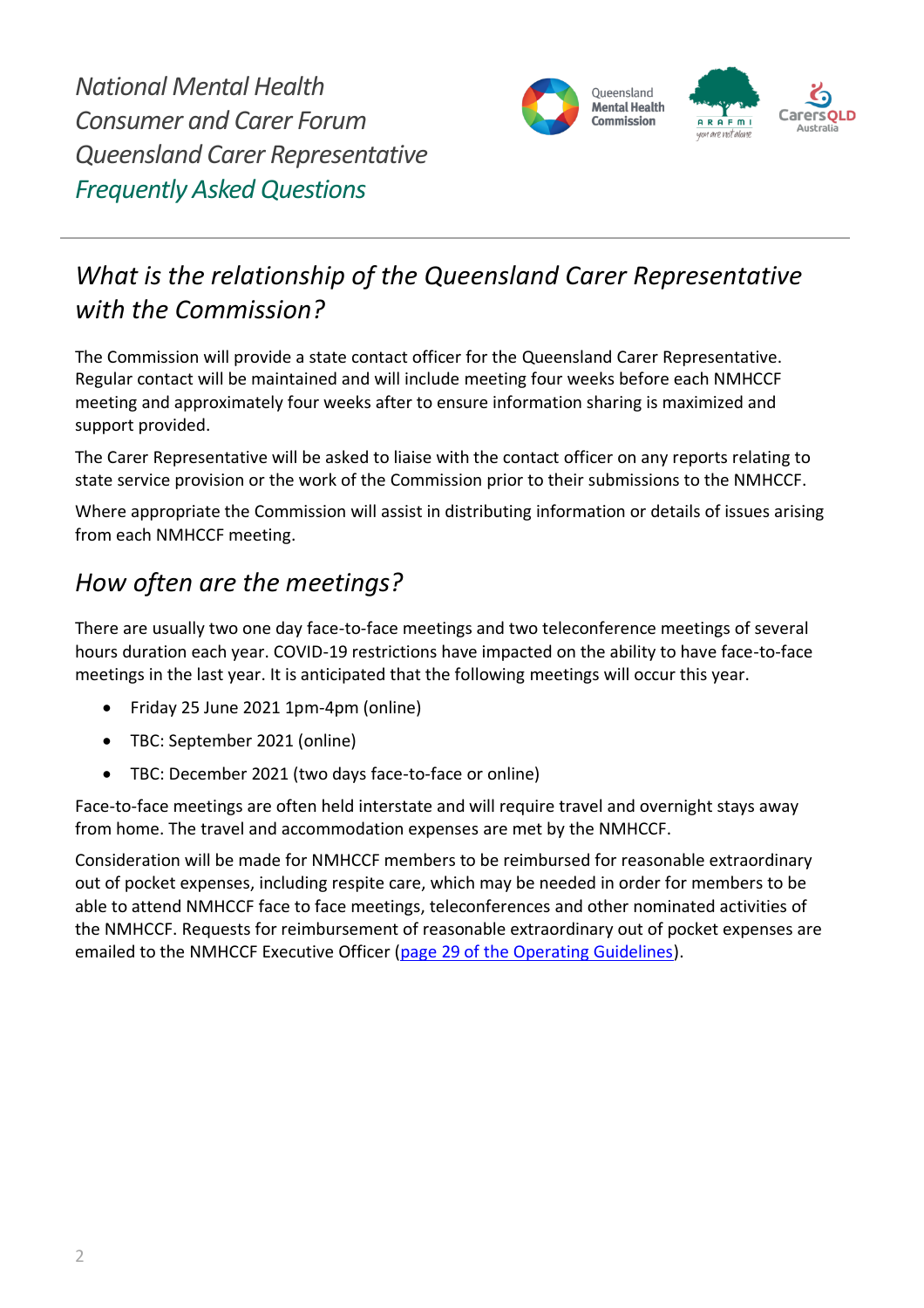

## *What happens if you can't attend a meeting?*

It is hoped representatives are able to attend all meetings, but it is understood that this may not always be possible. If a member is unable to attend, they are expected to let the NMHCCF Executive Officer and the Commission know as soon as possible. The carer representative will be asked to give feedback on meeting papers and issues to the Executive Officer so this information can be raised on their behalf at the meeting.

If a representative is unable to attend at least one face-to-face or teleconference meeting during a 12 month period they will be asked to review their position with the Commission to ensure they can meet any future requirements and that adequate supports are being provided for the carer representative.

# *What are members expected to do before and after NMHCCF meetings?*

#### The Queensland Carer Representative is expected to:

- Write a report about current mental health carer issues and activities in Queensland using a standard reporting form and submit this to the NMHCCF prior to each meeting.
- Provide a report after each meeting to the Commission summarizing meeting discussions and outcomes.
- Discuss issues and activities in Queensland carer networks wherever possible and consult these networks to gather views and emerging needs. This can include consulting with Arafmi and Carers Queensland and sharing information.
- Undertake required reading outside meetings and provide requested feedback via email.

The NMHCCF also has working groups that operate as advisory groups responsible for drafting policies and papers (e.g. advocacy briefings). Membership of working groups is voluntary.

The NMHCCF may also be asked to provide a carer representative for external participation opportunities and the Queensland Carer Representative may be approached about this request.